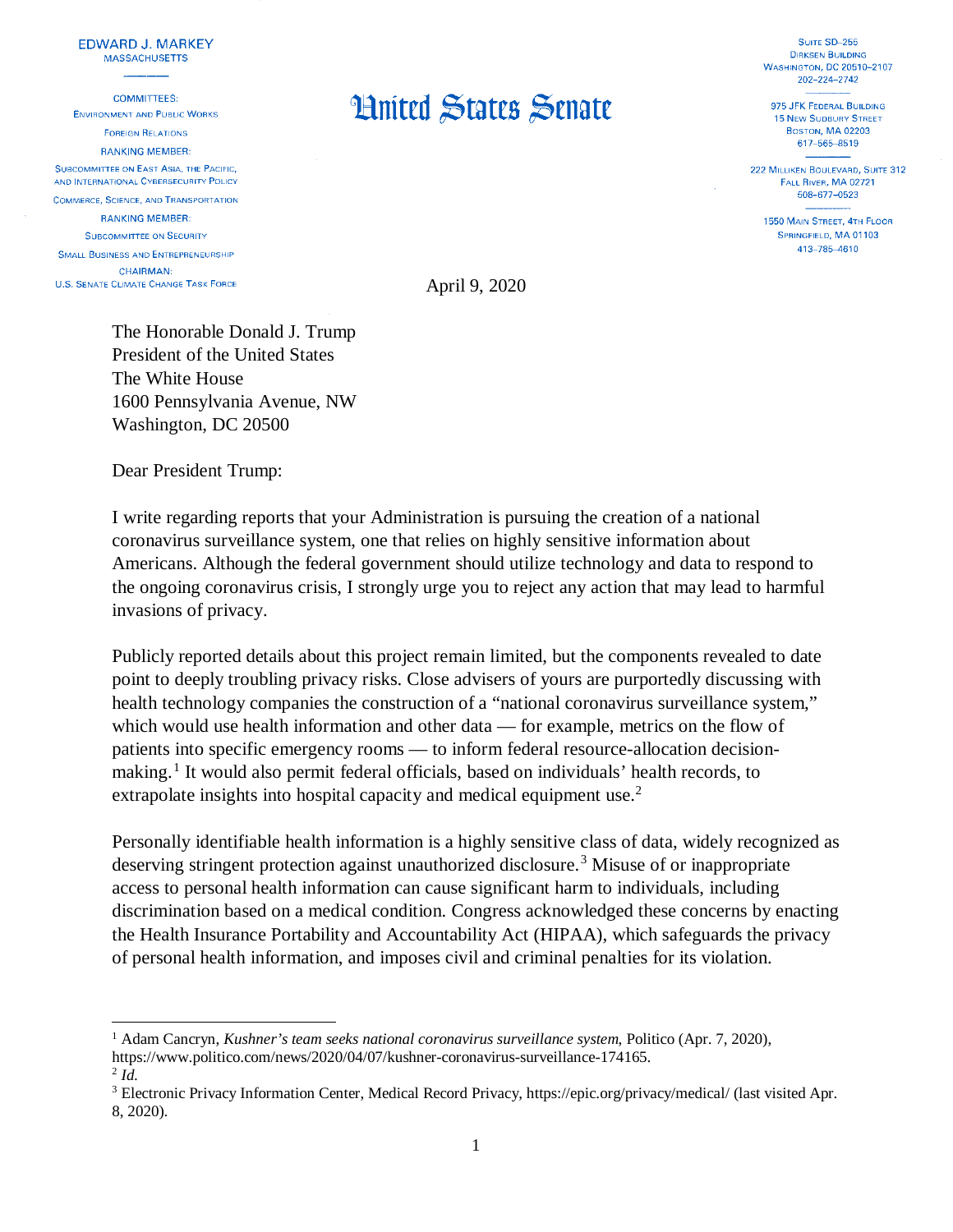Although community-level public health data are an integral component of any response to a public health crisis, use of *individualized* health information raises significant concerns. According to reports, the surveillance system under consideration would rely on de-identified information.[4](#page-1-0) But computer scientists have shown that anonymized information can be reidentified, "such that the sensitive information may be linked back to an individual."[5](#page-1-1)

The privacy implications of the surveillance system that your Administration is reportedly considering are highly concerning. I therefore request responses to the following questions by April 16, 2020:

- 1. Please describe any plans that your Administration is considering to establish a national coronavirus surveillance network or database, including the project's scope and duration, and the identities of any private entities with which your Administration has communicated about it.
- 2. Please identify the types and sources of data that would populate this network or database, including:
	- a. the format of the data;

l

- b. whether it will be maintained in an aggregated and anonymized form;
- c. the federal or private entities that would be responsible for maintaining it;
- d. the identities of those who would have access to it and any limits on access;
- e. how the data will be safely maintained during the project and how it will be safely disposed of upon its conclusion.
- 3. Please explain how this project would be a more effective tool for medical-resourceallocation efforts than building on existing information sets and communications systems with local entities that have access to real-time, on-the-ground information about the needs of patients and health care providers.
- 4. Will you commit to providing Congress with regular, comprehensive reports on the nature and effectiveness of any coronavirus surveillance network or database?
- 5. Will you commit to submitting for external review any dataset this project may utilize, in order to allow experts to identify and address privacy pitfalls, including risks of data reidentification?
- 6. Will you ensure that the federal government stops collecting health data for the proposed surveillance system and disposes of any collected data once the coronavirus pandemic is over? If so, please describe your plans for this data disposal in detail. If not, why not?
- 7. How would this project specifically protect against unique threats that health privacy invasions pose for racial minorities, LGBTQ individuals, people with disabilities, and low-income individuals?

<span id="page-1-0"></span><sup>4</sup> Adam Cancryn, *Kushner's team seeks national coronavirus surveillance system*, Politico (Apr. 7, 2020), [https://www.politico.com/news/2020/04/07/kushner-coronavirus-surveillance-174165.](https://www.politico.com/news/2020/04/07/kushner-coronavirus-surveillance-174165)

<span id="page-1-1"></span><sup>5</sup> Electronic Privacy Information Center, Re-identification,<https://epic.org/privacy/reidentification/#process> (last visited Apr. 8, 2020).